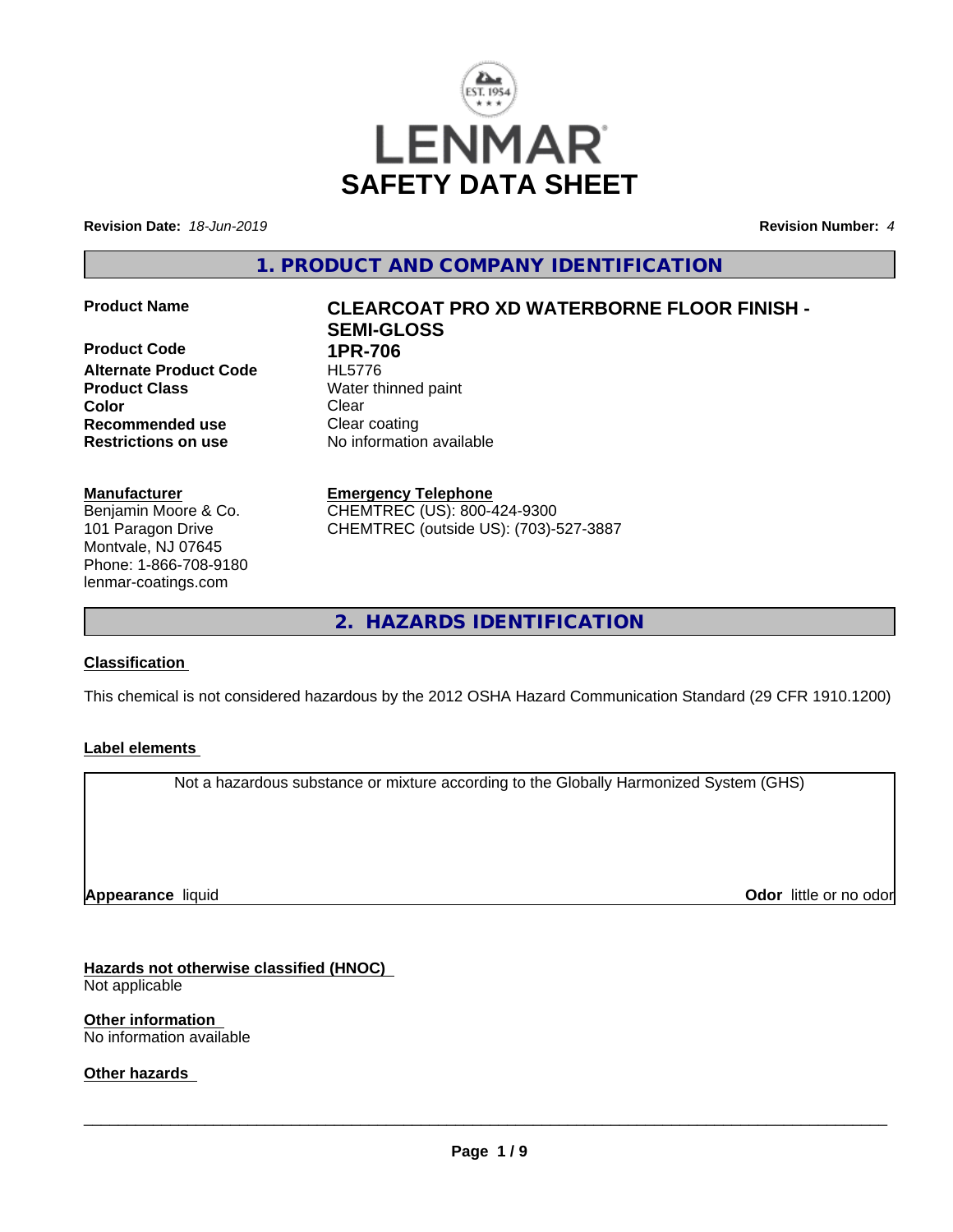**IMPORTANT:** Designed to be mixed with other components. Mixture will have hazards of all components. Before opening packages, read all warning labels. Follow all precautions.

\_\_\_\_\_\_\_\_\_\_\_\_\_\_\_\_\_\_\_\_\_\_\_\_\_\_\_\_\_\_\_\_\_\_\_\_\_\_\_\_\_\_\_\_\_\_\_\_\_\_\_\_\_\_\_\_\_\_\_\_\_\_\_\_\_\_\_\_\_\_\_\_\_\_\_\_\_\_\_\_\_\_\_\_\_\_\_\_\_\_\_\_\_

May cause allergic skin reaction

# **3. COMPOSITION INFORMATION ON COMPONENTS**

| ' name<br>Chemical                          | $\sim$ 11<br>$R_{\rm A}$<br>CAS No.     | "veight-"∶<br>-70 |
|---------------------------------------------|-----------------------------------------|-------------------|
| <br>dihydrazide<br>Hexanedioic acid.        | $\sim$ $\sim$<br>റററ<br>-9<br>υı<br>ິບປ |                   |
| I monomethyl ether<br>alvcol<br>Dipropylene | י ו/ י                                  |                   |

|                                                  | 4. FIRST AID MEASURES                                                                                    |
|--------------------------------------------------|----------------------------------------------------------------------------------------------------------|
| <b>General Advice</b>                            | No hazards which require special first aid measures.                                                     |
| <b>Eye Contact</b>                               | Rinse thoroughly with plenty of water for at least 15 minutes and consult a<br>physician.                |
| <b>Skin Contact</b>                              | Wash off immediately with soap and plenty of water while removing all<br>contaminated clothes and shoes. |
| <b>Inhalation</b>                                | Move to fresh air. If symptoms persist, call a physician.                                                |
| Ingestion                                        | Clean mouth with water and afterwards drink plenty of water. Consult a physician<br>if necessary.        |
| <b>Most Important</b><br><b>Symptoms/Effects</b> | May cause allergic skin reaction.                                                                        |
| <b>Notes To Physician</b>                        | Treat symptomatically.                                                                                   |

**5. FIRE-FIGHTING MEASURES**

| <b>Suitable Extinguishing Media</b>                                              | Use extinguishing measures that are appropriate to local<br>circumstances and the surrounding environment.                                   |
|----------------------------------------------------------------------------------|----------------------------------------------------------------------------------------------------------------------------------------------|
| Protective equipment and precautions for firefighters                            | As in any fire, wear self-contained breathing apparatus<br>pressure-demand, MSHA/NIOSH (approved or equivalent)<br>and full protective gear. |
| <b>Specific Hazards Arising From The Chemical</b>                                | Closed containers may rupture if exposed to fire or<br>extreme heat.                                                                         |
| Sensitivity to mechanical impact                                                 | No                                                                                                                                           |
| Sensitivity to static discharge                                                  | No.                                                                                                                                          |
| <b>Flash Point Data</b><br>Flash point (°F)<br>Flash Point (°C)<br><b>Method</b> | Not applicable<br>Not applicable<br>Not applicable                                                                                           |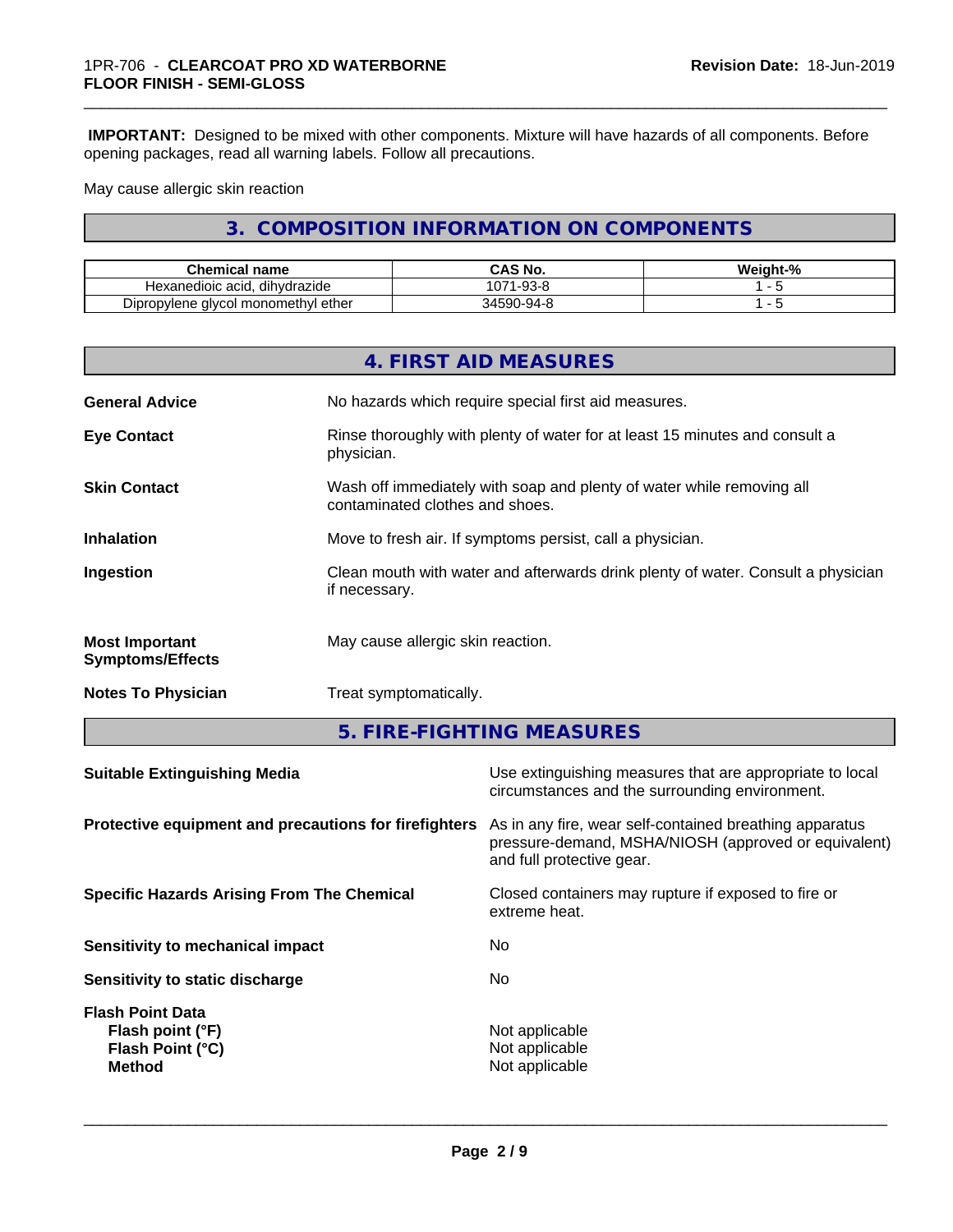#### **Flammability Limits In Air**

**Lower flammability limit:** Not applicable **Upper flammability limit:** Not applicable

\_\_\_\_\_\_\_\_\_\_\_\_\_\_\_\_\_\_\_\_\_\_\_\_\_\_\_\_\_\_\_\_\_\_\_\_\_\_\_\_\_\_\_\_\_\_\_\_\_\_\_\_\_\_\_\_\_\_\_\_\_\_\_\_\_\_\_\_\_\_\_\_\_\_\_\_\_\_\_\_\_\_\_\_\_\_\_\_\_\_\_\_\_

**NFPA Health:** 1 **Flammability:** 0 **Instability:** 0 **Special:** Not Applicable

#### **NFPA Legend**

- 0 Not Hazardous
- 1 Slightly
- 2 Moderate
- 3 High
- 4 Severe

*The ratings assigned are only suggested ratings, the contractor/employer has ultimate responsibilities for NFPA ratings where this system is used.*

*Additional information regarding the NFPA rating system is available from the National Fire Protection Agency (NFPA) at www.nfpa.org.*

# **6. ACCIDENTAL RELEASE MEASURES**

| <b>Personal Precautions</b>      | Avoid contact with skin, eyes and clothing. Ensure adequate ventilation.                                                                                                         |  |  |  |
|----------------------------------|----------------------------------------------------------------------------------------------------------------------------------------------------------------------------------|--|--|--|
| <b>Other Information</b>         | Prevent further leakage or spillage if safe to do so.                                                                                                                            |  |  |  |
| <b>Environmental precautions</b> | See Section 12 for additional Ecological Information.                                                                                                                            |  |  |  |
| <b>Methods for Cleaning Up</b>   | Soak up with inert absorbent material. Sweep up and shovel into suitable<br>containers for disposal.                                                                             |  |  |  |
|                                  | 7. HANDLING AND STORAGE                                                                                                                                                          |  |  |  |
| Handling                         | Avoid contact with skin, eyes and clothing. Avoid breathing vapors, spray mists or<br>sanding dust. In case of insufficient ventilation, wear suitable respiratory<br>equipment. |  |  |  |
| <b>Storage</b>                   | Keep container tightly closed. Keep out of the reach of children.                                                                                                                |  |  |  |
| <b>Incompatible Materials</b>    | No information available                                                                                                                                                         |  |  |  |
|                                  |                                                                                                                                                                                  |  |  |  |

**8. EXPOSURE CONTROLS/PERSONAL PROTECTION**

#### **Exposure Limits**

| <b>Chemical name</b>                | <b>ACGIH TLV</b> | <b>OSHA PEL</b>                   |
|-------------------------------------|------------------|-----------------------------------|
| Dipropylene glycol monomethyl ether | 100 ppm - TWA    | 100 ppm - TWA                     |
|                                     | 150 ppm - STEL   | $600 \text{ mg/m}^3$ - TWA        |
|                                     | Skin             | prevent or reduce skin absorption |

#### **Legend**

ACGIH - American Conference of Governmental Industrial Hygienists Exposure Limits OSHA - Occupational Safety & Health Administration Exposure Limits N/E - Not Established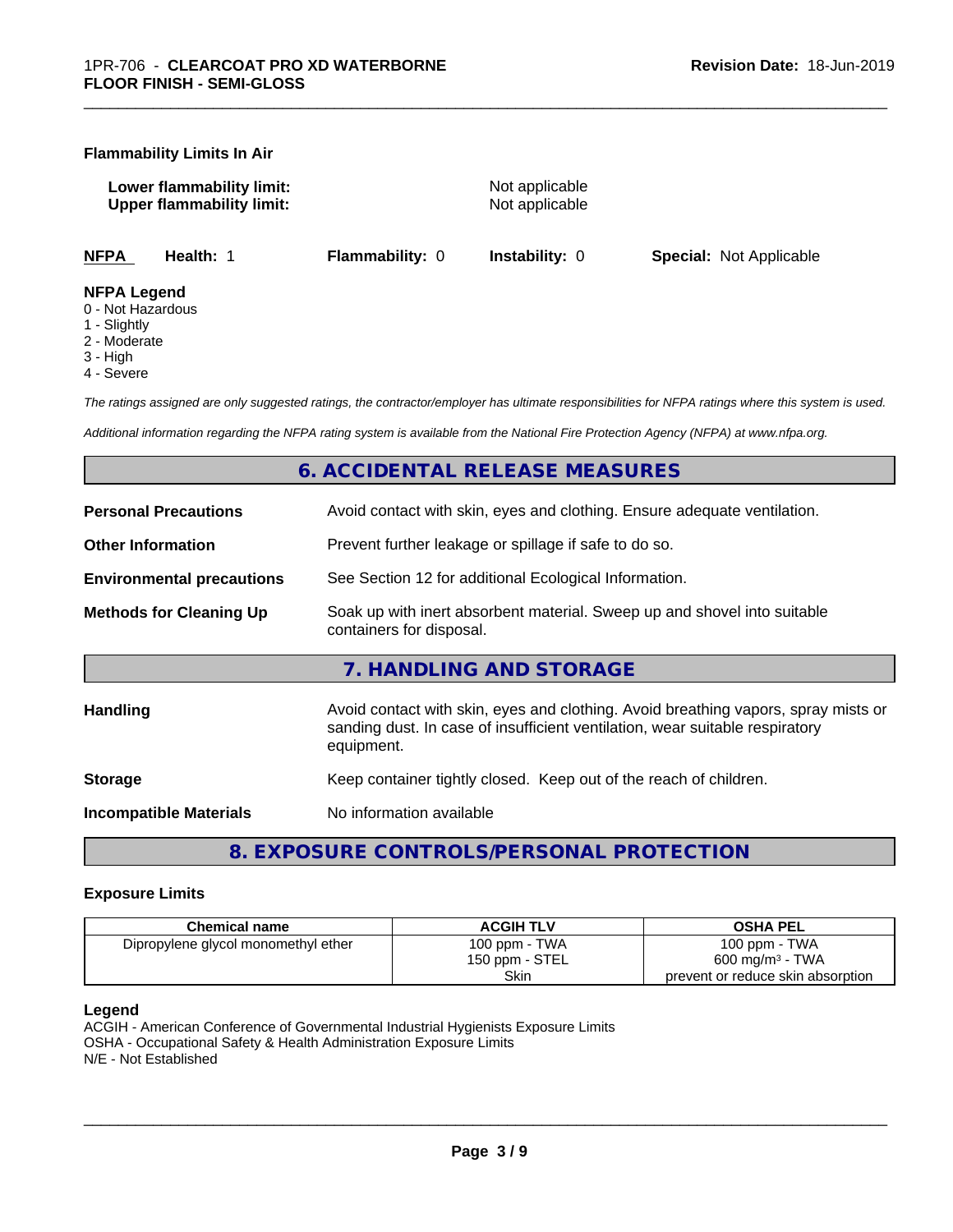| <b>Engineering Measures</b>          | Ensure adequate ventilation, especially in confined areas.                                                                          |  |  |
|--------------------------------------|-------------------------------------------------------------------------------------------------------------------------------------|--|--|
| <b>Personal Protective Equipment</b> |                                                                                                                                     |  |  |
| <b>Eye/Face Protection</b>           | Safety glasses with side-shields.                                                                                                   |  |  |
| <b>Skin Protection</b>               | Protective gloves and impervious clothing.                                                                                          |  |  |
| <b>Respiratory Protection</b>        | In case of insufficient ventilation wear suitable respiratory equipment.                                                            |  |  |
| <b>Hygiene Measures</b>              | Avoid contact with skin, eyes and clothing. Remove and wash contaminated<br>clothing before re-use. Wash thoroughly after handling. |  |  |

\_\_\_\_\_\_\_\_\_\_\_\_\_\_\_\_\_\_\_\_\_\_\_\_\_\_\_\_\_\_\_\_\_\_\_\_\_\_\_\_\_\_\_\_\_\_\_\_\_\_\_\_\_\_\_\_\_\_\_\_\_\_\_\_\_\_\_\_\_\_\_\_\_\_\_\_\_\_\_\_\_\_\_\_\_\_\_\_\_\_\_\_\_

# **9. PHYSICAL AND CHEMICAL PROPERTIES**

| Appearance                           | liquid                   |
|--------------------------------------|--------------------------|
| Odor                                 | little or no odor        |
| <b>Odor Threshold</b>                | No information available |
| Density (Ibs/gal)                    | $8.6 - 8.7$              |
| <b>Specific Gravity</b>              | $1.03 - 1.05$            |
| pH                                   | No information available |
| <b>Viscosity (cps)</b>               | No information available |
| Solubility(ies)                      | No information available |
| <b>Water solubility</b>              | No information available |
| <b>Evaporation Rate</b>              | No information available |
| Vapor pressure                       | No information available |
| Vapor density                        | No information available |
| Wt. % Solids                         | $25 - 35$                |
| Vol. % Solids                        | $25 - 35$                |
| Wt. % Volatiles                      | $65 - 75$                |
| <b>Vol. % Volatiles</b>              | $65 - 75$                |
| <b>VOC Regulatory Limit (g/L)</b>    | < 275                    |
| <b>Boiling Point (°F)</b>            | 212                      |
| <b>Boiling Point (°C)</b>            | 100                      |
| Freezing point (°F)                  | 32                       |
| <b>Freezing Point (°C)</b>           | 0                        |
| Flash point (°F)                     | Not applicable           |
| Flash Point (°C)                     | Not applicable           |
| <b>Method</b>                        | Not applicable           |
| Flammability (solid, gas)            | Not applicable           |
| <b>Upper flammability limit:</b>     | Not applicable           |
| Lower flammability limit:            | Not applicable           |
| <b>Autoignition Temperature (°F)</b> | No information available |
| <b>Autoignition Temperature (°C)</b> | No information available |
| Decomposition Temperature (°F)       | No information available |
| Decomposition Temperature (°C)       | No information available |
| <b>Partition coefficient</b>         | No information available |

# **10. STABILITY AND REACTIVITY**

**Reactivity Not Applicable** Not Applicable

**Chemical Stability Chemical Stability** Stable under normal conditions.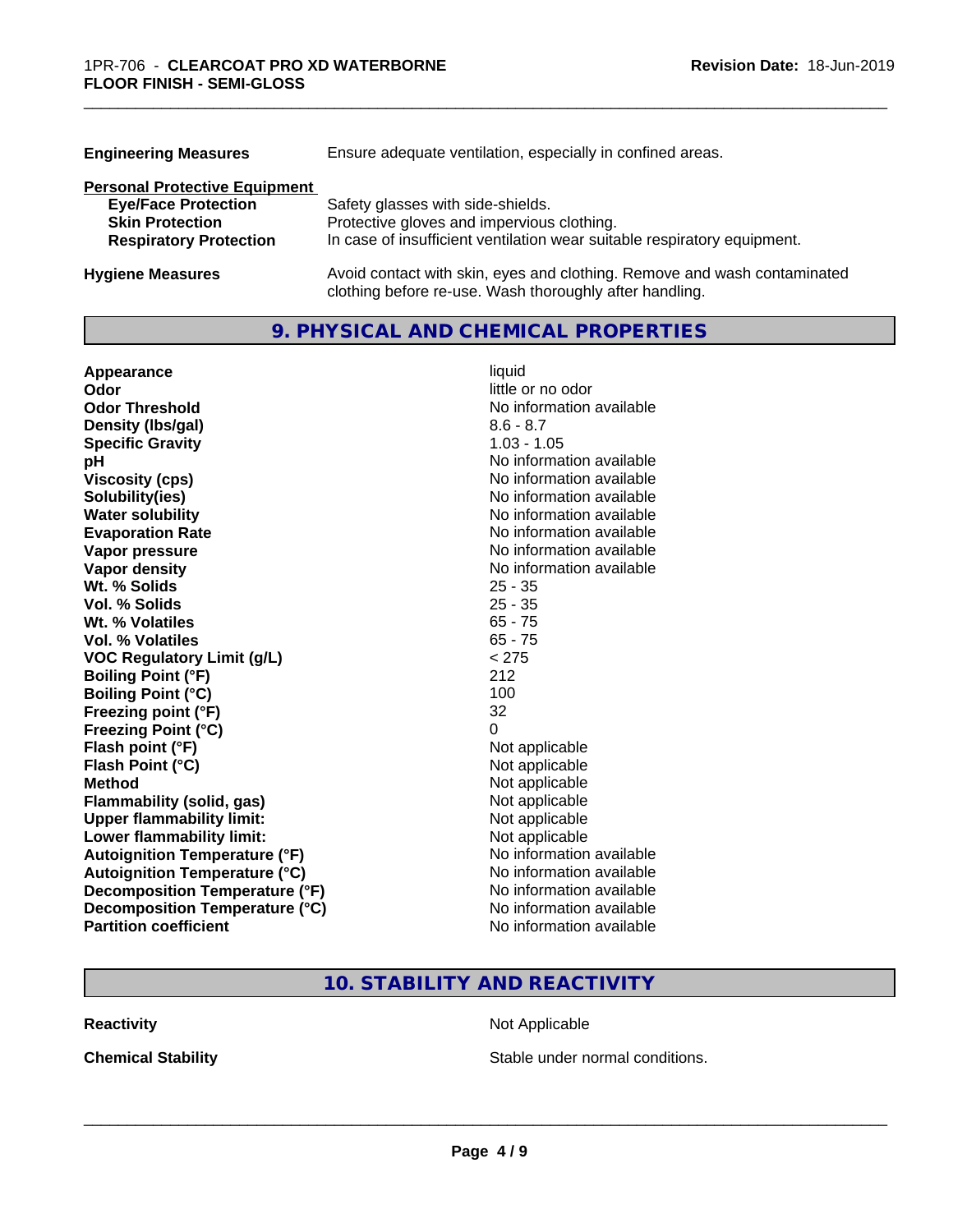| <b>Conditions to avoid</b>                                                                                                                |                                                                              | Prevent from freezing.                                                                                                                          |                 |  |  |
|-------------------------------------------------------------------------------------------------------------------------------------------|------------------------------------------------------------------------------|-------------------------------------------------------------------------------------------------------------------------------------------------|-----------------|--|--|
| <b>Incompatible Materials</b>                                                                                                             |                                                                              | No materials to be especially mentioned.                                                                                                        |                 |  |  |
| <b>Hazardous Decomposition Products</b>                                                                                                   |                                                                              | None under normal use.                                                                                                                          |                 |  |  |
| <b>Possibility of hazardous reactions</b>                                                                                                 |                                                                              | None under normal conditions of use.                                                                                                            |                 |  |  |
|                                                                                                                                           |                                                                              | 11. TOXICOLOGICAL INFORMATION                                                                                                                   |                 |  |  |
| <b>Product Information</b>                                                                                                                |                                                                              |                                                                                                                                                 |                 |  |  |
| Information on likely routes of exposure                                                                                                  |                                                                              |                                                                                                                                                 |                 |  |  |
| <b>Principal Routes of Exposure</b>                                                                                                       | Eye contact, skin contact and inhalation.                                    |                                                                                                                                                 |                 |  |  |
| <b>Acute Toxicity</b>                                                                                                                     |                                                                              |                                                                                                                                                 |                 |  |  |
| <b>Product Information</b>                                                                                                                | No information available                                                     |                                                                                                                                                 |                 |  |  |
|                                                                                                                                           |                                                                              |                                                                                                                                                 |                 |  |  |
|                                                                                                                                           | Symptoms related to the physical, chemical and toxicological characteristics |                                                                                                                                                 |                 |  |  |
| No information available<br><b>Symptoms</b><br>Delayed and immediate effects as well as chronic effects from short and long-term exposure |                                                                              |                                                                                                                                                 |                 |  |  |
|                                                                                                                                           |                                                                              |                                                                                                                                                 |                 |  |  |
| Eye contact<br><b>Skin contact</b>                                                                                                        |                                                                              | May cause slight irritation.<br>Substance may cause slight skin irritation. Prolonged or repeated contact may dry<br>skin and cause irritation. |                 |  |  |
| Inhalation<br>Ingestion                                                                                                                   |                                                                              | May cause irritation of respiratory tract.<br>Ingestion may cause gastrointestinal irritation, nausea, vomiting and diarrhea.                   |                 |  |  |
| <b>Sensitization</b>                                                                                                                      | May cause an allergic skin reaction                                          |                                                                                                                                                 |                 |  |  |
| <b>Neurological Effects</b><br><b>Mutagenic Effects</b>                                                                                   | No information available.<br>No information available.                       |                                                                                                                                                 |                 |  |  |
| <b>Reproductive Effects</b>                                                                                                               | No information available.                                                    |                                                                                                                                                 |                 |  |  |
| <b>Developmental Effects</b>                                                                                                              | No information available.                                                    |                                                                                                                                                 |                 |  |  |
| <b>Target organ effects</b><br><b>STOT - single exposure</b>                                                                              | No information available.<br>No information available.                       |                                                                                                                                                 |                 |  |  |
| <b>STOT - repeated exposure</b>                                                                                                           | No information available.                                                    |                                                                                                                                                 |                 |  |  |
| Other adverse effects                                                                                                                     | No information available.                                                    |                                                                                                                                                 |                 |  |  |
| <b>Aspiration Hazard</b>                                                                                                                  | No information available                                                     |                                                                                                                                                 |                 |  |  |
| <b>Numerical measures of toxicity</b>                                                                                                     |                                                                              |                                                                                                                                                 |                 |  |  |
| The following values are calculated based on chapter 3.1 of the GHS document                                                              |                                                                              |                                                                                                                                                 |                 |  |  |
| <b>ATEmix (oral)</b><br><b>ATEmix (dermal)</b>                                                                                            | 261668 mg/kg<br>484570 mg/kg                                                 |                                                                                                                                                 |                 |  |  |
| <b>Component Information</b>                                                                                                              |                                                                              |                                                                                                                                                 |                 |  |  |
| Chemical name                                                                                                                             | Oral LD50                                                                    | Dermal LD50                                                                                                                                     | Inhalation LC50 |  |  |
| Dipropylene glycol monomethyl<br>ether                                                                                                    | $= 5400 \mu L/kg$ (Rat)                                                      | $= 9500$ mg/kg (Rabbit)                                                                                                                         |                 |  |  |
| 34590-94-8                                                                                                                                |                                                                              |                                                                                                                                                 |                 |  |  |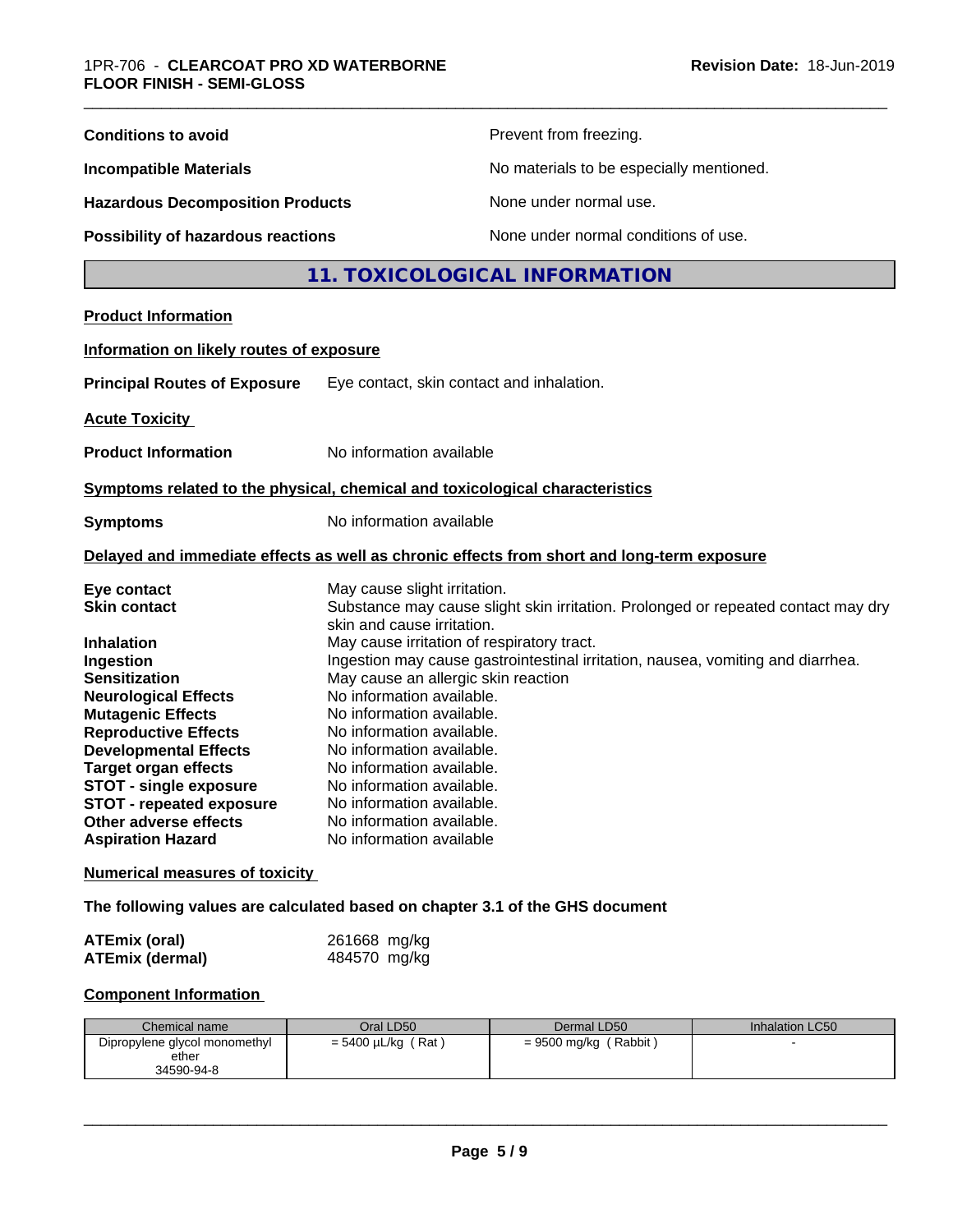#### **Carcinogenicity**

*There are no known carcinogenic chemicals in this product above reportable levels.*

**12. ECOLOGICAL INFORMATION**

\_\_\_\_\_\_\_\_\_\_\_\_\_\_\_\_\_\_\_\_\_\_\_\_\_\_\_\_\_\_\_\_\_\_\_\_\_\_\_\_\_\_\_\_\_\_\_\_\_\_\_\_\_\_\_\_\_\_\_\_\_\_\_\_\_\_\_\_\_\_\_\_\_\_\_\_\_\_\_\_\_\_\_\_\_\_\_\_\_\_\_\_\_

#### **Ecotoxicity Effects**

The environmental impact of this product has not been fully investigated.

#### **Product Information**

#### **Acute Toxicity to Fish**

No information available

#### **Acute Toxicity to Aquatic Invertebrates**

No information available

#### **Acute Toxicity to Aquatic Plants**

No information available

# **Persistence / Degradability**

No information available.

#### **Bioaccumulation**

There is no data for this product.

#### **Mobility in Environmental Media**

No information available.

#### **Ozone**

No information available

#### **Component Information**

#### **Acute Toxicity to Fish**

No information available

#### **Acute Toxicity to Aquatic Invertebrates**

No information available

#### **Acute Toxicity to Aquatic Plants**

No information available

## **13. DISPOSAL CONSIDERATIONS**

**Waste Disposal Method** Dispose of in accordance with federal, state, and local regulations. Local requirements may vary, consult your sanitation department or state-designated environmental protection agency for more disposal options.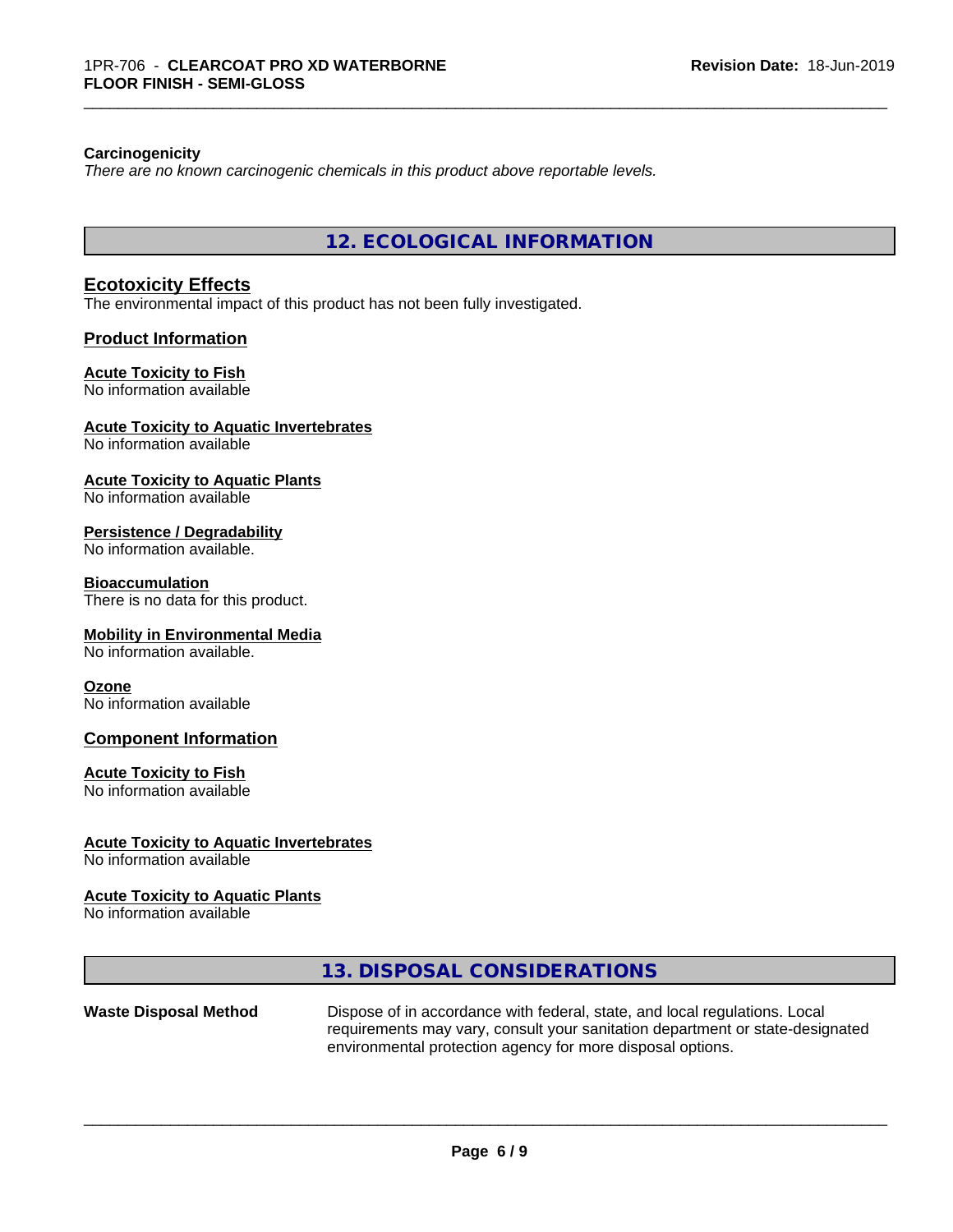|                                                  | 14. TRANSPORT INFORMATION                                                                |
|--------------------------------------------------|------------------------------------------------------------------------------------------|
| <b>DOT</b>                                       | Not regulated                                                                            |
| <b>ICAO/IATA</b>                                 | Not regulated                                                                            |
| <b>IMDG / IMO</b>                                | Not regulated                                                                            |
|                                                  | <b>15. REGULATORY INFORMATION</b>                                                        |
| <b>International Inventories</b>                 |                                                                                          |
| <b>TSCA: United States</b><br><b>DSL: Canada</b> | Yes - All components are listed or exempt.<br>No - Not all of the components are listed. |

\_\_\_\_\_\_\_\_\_\_\_\_\_\_\_\_\_\_\_\_\_\_\_\_\_\_\_\_\_\_\_\_\_\_\_\_\_\_\_\_\_\_\_\_\_\_\_\_\_\_\_\_\_\_\_\_\_\_\_\_\_\_\_\_\_\_\_\_\_\_\_\_\_\_\_\_\_\_\_\_\_\_\_\_\_\_\_\_\_\_\_\_\_

# **Federal Regulations**

#### **SARA 311/312 hazardous categorization**

| Acute health hazard               | Nο |
|-----------------------------------|----|
| Chronic Health Hazard             | N٥ |
| Fire hazard                       | Nο |
| Sudden release of pressure hazard | N٥ |
| Reactive Hazard                   | N٥ |

#### **SARA 313**

Section 313 of Title III of the Superfund Amendments and Reauthorization Act of 1986 (SARA). This product contains a chemical or chemicals which are subject to the reporting requirements of the Act and Title 40 of the Code of Federal Regulations, Part 372:

| Chemical name                       | CAS No.    | Weiaht-% | <b>CERCLA/SARA 313</b>     |
|-------------------------------------|------------|----------|----------------------------|
|                                     |            |          | (de minimis concentration) |
| Dipropylene glycol monomethyl ether | 34590-94-8 |          |                            |

#### **Clean Air Act,Section 112 Hazardous Air Pollutants (HAPs) (see 40 CFR 61)** This product contains the following HAPs:

| Chemical name                       | CAS No.    | Weight-% | <b>Hazardous Air Pollutant</b> |
|-------------------------------------|------------|----------|--------------------------------|
|                                     |            |          | (HAP)                          |
| Dipropylene glycol monomethyl ether | 34590-94-8 |          | ∟isted                         |

# **US State Regulations**

#### **California Proposition 65**

**A** WARNING: Cancer and Reproductive Harm– www.P65warnings.ca.gov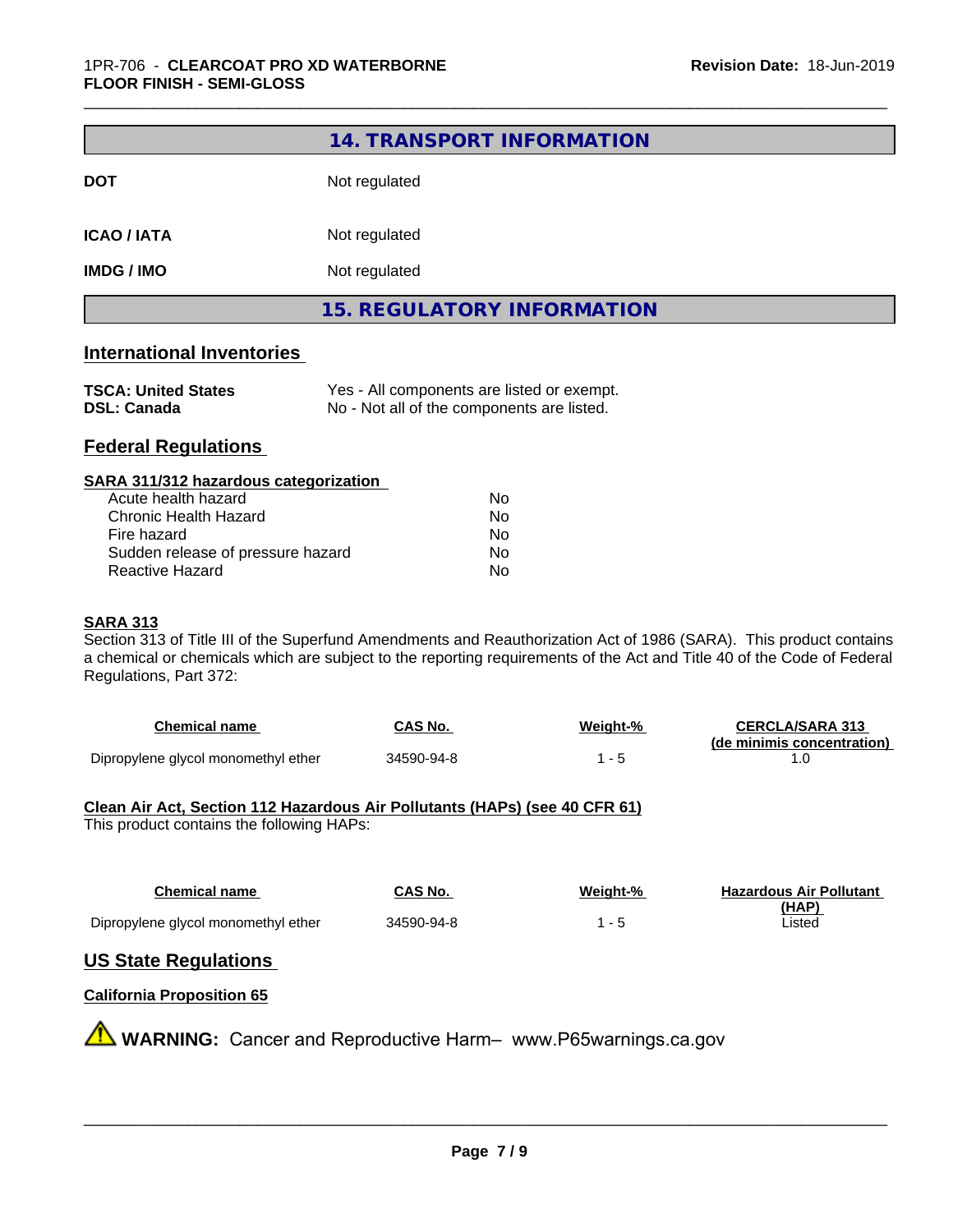#### **State Right-to-Know**

| $\sim$<br>- --<br>⊶ne.<br>name<br>and the contract of the second state of the second state of the second state of the second state of the second state of the second state of the second state of the second state of the second state of the second state of th | IVIO<br>scu. | Ne'<br>$\cdot$<br>$-1$ | וו |
|------------------------------------------------------------------------------------------------------------------------------------------------------------------------------------------------------------------------------------------------------------------|--------------|------------------------|----|
| $\overline{\phantom{0}}$<br>ether<br>.، monom<br>meth<br>aivcol<br>mn<br>וער<br>™NIt…<br>ᄖ<br>--                                                                                                                                                                 |              |                        |    |

\_\_\_\_\_\_\_\_\_\_\_\_\_\_\_\_\_\_\_\_\_\_\_\_\_\_\_\_\_\_\_\_\_\_\_\_\_\_\_\_\_\_\_\_\_\_\_\_\_\_\_\_\_\_\_\_\_\_\_\_\_\_\_\_\_\_\_\_\_\_\_\_\_\_\_\_\_\_\_\_\_\_\_\_\_\_\_\_\_\_\_\_\_

#### **Legend**

X - Listed

# **16. OTHER INFORMATION**

| HMIS | Health: 1 | <b>Flammability: 0</b> | <b>Reactivity: 0 PPE: -</b> |  |
|------|-----------|------------------------|-----------------------------|--|
|      |           |                        |                             |  |

#### **HMIS Legend**

- 0 Minimal Hazard
- 1 Slight Hazard
- 2 Moderate Hazard
- 3 Serious Hazard
- 4 Severe Hazard
- \* Chronic Hazard
- X Consult your supervisor or S.O.P. for "Special" handling instructions.

*Note: The PPE rating has intentionally been left blank. Choose appropriate PPE that will protect employees from the hazards the material will present under the actual normal conditions of use.*

*Caution: HMISÒ ratings are based on a 0-4 rating scale, with 0 representing minimal hazards or risks, and 4 representing significant hazards or risks. Although HMISÒ ratings are not required on MSDSs under 29 CFR 1910.1200, the preparer, has chosen to provide them. HMISÒ ratings are to be used only in conjunction with a fully implemented HMISÒ program by workers who have received appropriate HMISÒ training. HMISÒ is a registered trade and service mark of the NPCA. HMISÒ materials may be purchased exclusively from J. J. Keller (800) 327-6868.*

 **WARNING!** If you scrape, sand, or remove old paint, you may release lead dust. LEAD IS TOXIC. EXPOSURE TO LEAD DUST CAN CAUSE SERIOUS ILLNESS, SUCH AS BRAIN DAMAGE, ESPECIALLY IN CHILDREN. PREGNANT WOMEN SHOULD ALSO AVOID EXPOSURE.Wear a NIOSH approved respirator to control lead exposure. Clean up carefully with a HEPA vacuum and a wet mop. Before you start, find out how to protect yourself and your family by contacting the National Lead Information Hotline at 1-800-424-LEAD or log on to www.epa.gov/lead.

| <b>Prepared By</b>                               | <b>Product Stewardship Department</b><br>Benjamin Moore & Co.<br>101 Paragon Drive<br>Montvale, NJ 07645<br>800-225-5554 |  |
|--------------------------------------------------|--------------------------------------------------------------------------------------------------------------------------|--|
| <b>Revision Date:</b><br><b>Revision Summary</b> | 18-Jun-2019<br>Not available                                                                                             |  |

#### Disclaimer

The information contained herein is presented in good faith and believed to be accurate as of the effective date shown above. This information is furnished without warranty of any kind. Employers should use this information only as a **supplement to other information gathered by them and must make independent determination of suitability and** completeness of information from all sources to assure proper use of these materials and the safety and health of employees. Any use of this data and information must be determined by the user to be in accordance with applicable **federal, provincial, and local laws and regulations.**